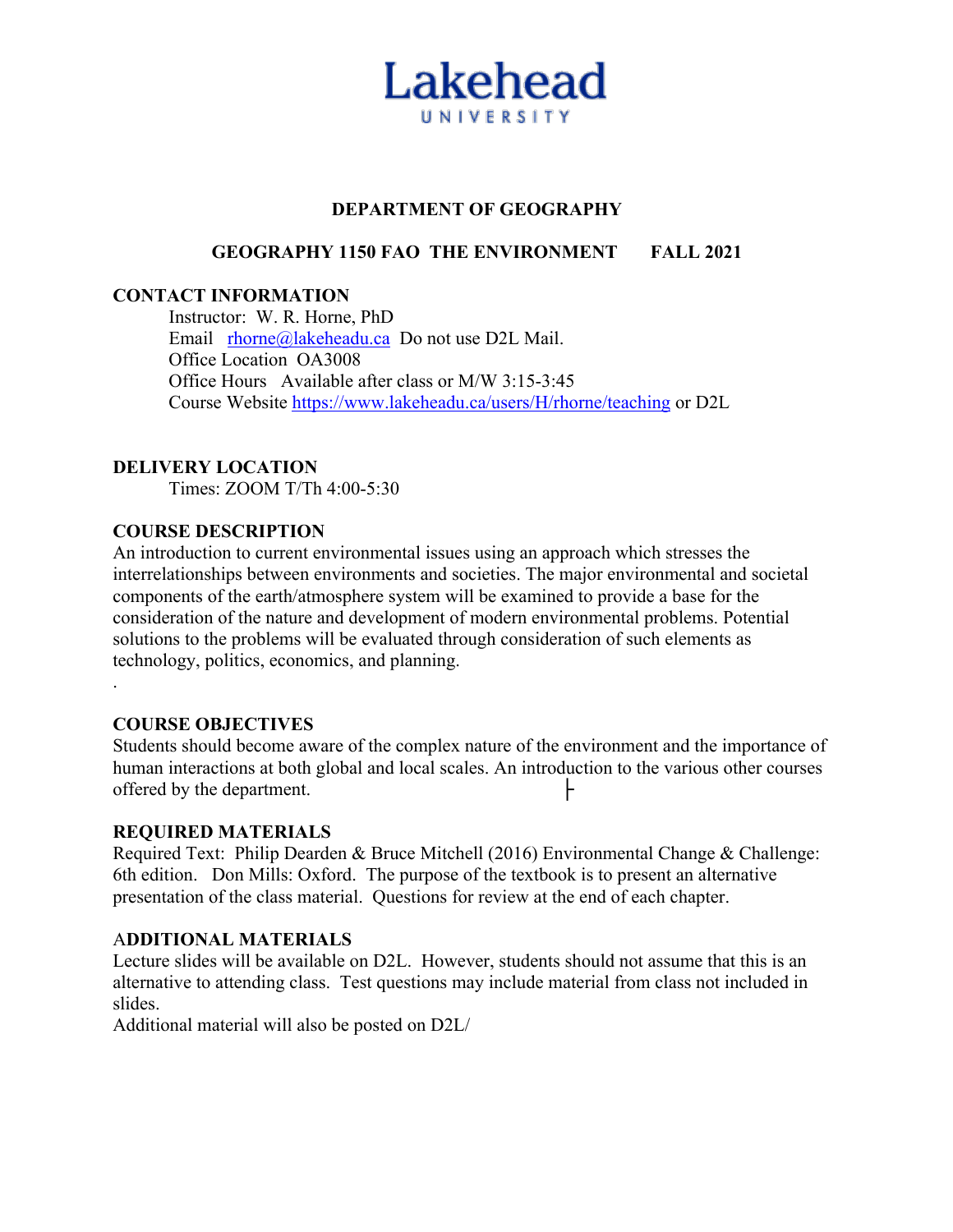### **EVALUATION**

| Component    | Value | <b>Due Date</b>           |  |
|--------------|-------|---------------------------|--|
| Assignment 1 | 20%   | Sept 28th                 |  |
| Assignment 2 | 20%   | Oct 21st                  |  |
| Assignment 3 | 25%   | Nov 11th                  |  |
| Final Exam   | 35%   | Set by Registrar Dec 9-20 |  |

# **COURSE POLICIES**

Attendance is expected.

Requests for late submission must be made BEFORE the due date Penalty for, late submissions 10% unless medical or compassionate grounds arranged before due date.

EXAM must be written on date scheduled by Registrar.

## **Assignments:**

Assignments are due at  $r \cdot h \cdot \frac{\partial g}{\partial x}$  has keheadu.ca by class time on the date specified. Instructions will be posted on D2L well in advance of due dates. **D2L INCLUDES A FILE TITLED "HOW TO WRITE AN 'A' ESSAY"**

# **Final Exam:**

Multiple choice covering material evenly distributed through the course.

# **MISSED EXAMS**

Make-up examinations will only be given with written documentation from a healthcare practitioner using the official Student Health Certificate, available at http://registrar.lakeheadu.ca/uploads/docs/F.HealthCertificate.pdf (see next page). Final examinations run from ,Dec 9-20 inclusive. **There will be no rescheduling of examinations to accommodate holiday travel or extracurricular activities. No one will be allowed to write examinations prior to the scheduled date.**

# **DO NOT PLAN YOUR VACATION BEFORE EXAM DATES ARE POSTED**

# **GRADING SCHEME**

| $A+$         | 90 to 100%  | Outstanding understanding of the course concepts including                      |  |
|--------------|-------------|---------------------------------------------------------------------------------|--|
| A            | 80 to 89%   | integration of materials and ideas, ability to apply knowledge to<br>situations |  |
| B            | 70 to 79%   | Above average to excellent knowledge, ability to apply knowledge                |  |
|              |             | to situations                                                                   |  |
| 60 to $69\%$ |             | Satisfactory knowledge including ability to recognise and apply                 |  |
|              |             | major course concepts, and to progress to next level of course                  |  |
| 50 to 59%    |             | Some grasp of course concepts; will likely encounter difficulty with            |  |
|              |             | higher levels                                                                   |  |
| E            | 40 to $49%$ | Failed to meet minimum requirements of the course                               |  |
| F            | 1 to $39%$  | Failure                                                                         |  |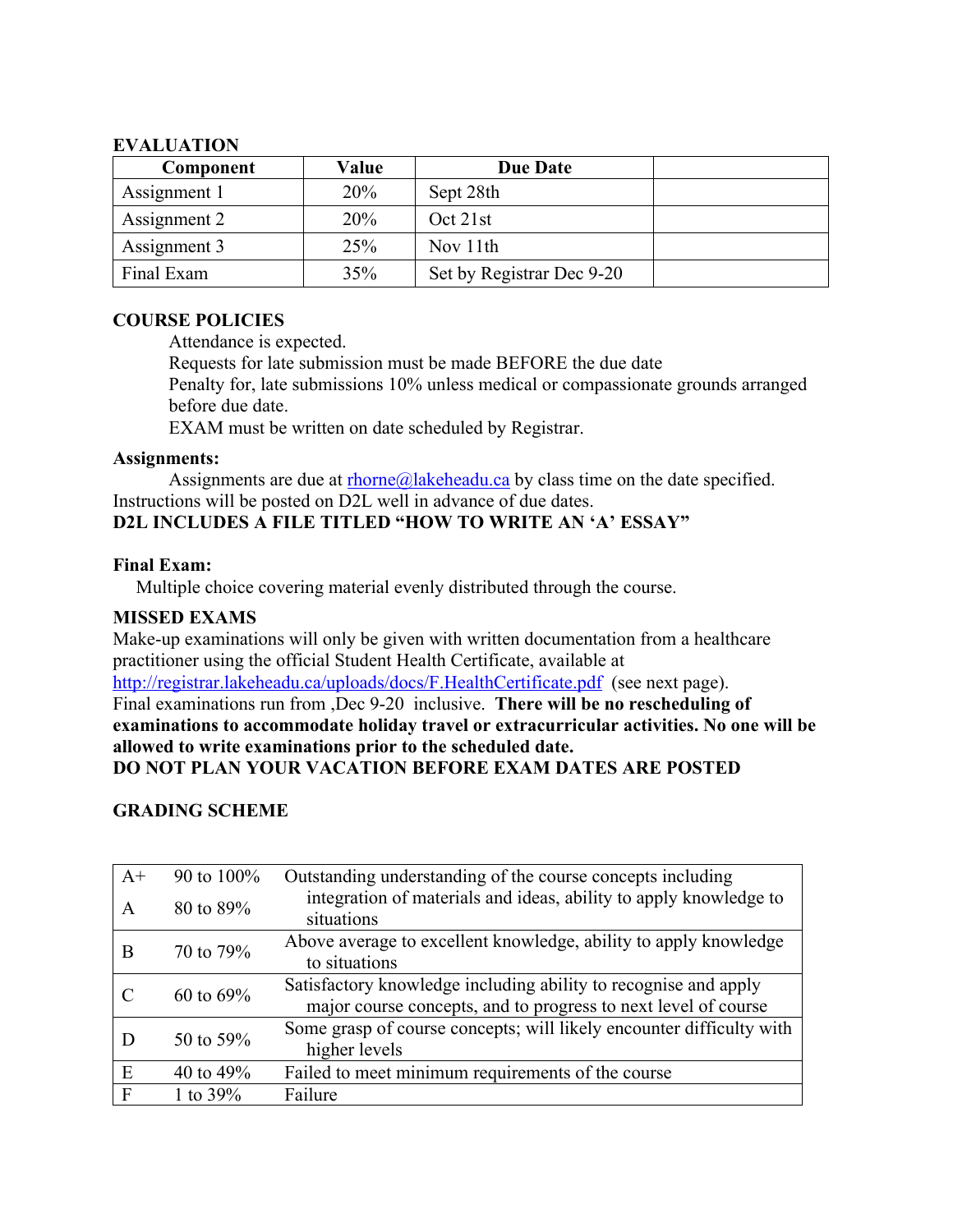# **COURSE SCHEDULE**

| Week           | Date            | Topic                                                          | <b>READING</b>                                        |
|----------------|-----------------|----------------------------------------------------------------|-------------------------------------------------------|
| $\mathbf{1}$   | Sept 7/9        | Introduction<br>Human Population                               | Lecture slides include page<br>numbers of images used |
| $\overline{2}$ | 14/16           | <b>Resource Consumption</b><br><b>Environmental Management</b> | And should guide your reading<br>of the textbook.     |
| 3              | 21/23           | <b>International Issues</b><br><b>Education and Community</b>  |                                                       |
| $\overline{4}$ | 28/30           | Intro Part II<br>Energy and Life                               | ASSIGNMENT 1 due 28th                                 |
| 5              | Oct 5/7         | The Food Chain<br><b>Biomes</b>                                |                                                       |
|                | Oct11/15        | Reading Week                                                   |                                                       |
| 6              | Oct 19/21       | <b>Keystone Species</b><br><b>Ecosystem Dynamics</b>           | <b>ASSIGNMENT 2 Oct 21</b>                            |
| $\overline{7}$ | 26/28           | Role of Fire<br>evolution                                      |                                                       |
| 8              | Nov $2/4$       | Nutrient cycling                                               | Nov 5 withdrawal deadline                             |
| 9              | 9/11            | Water cycle<br>Human influence on water cycle                  | Assignment 3 due Nov 11th                             |
| 10             | 16/18           | Planning & Management                                          |                                                       |
| 11             | 23/25           | continued                                                      |                                                       |
| 12             | Nov30/<br>Dec 2 | <b>Final Comments and Review</b>                               |                                                       |
|                |                 |                                                                | Final Exam set by Registrar                           |

**NOTE: Any important announcements, including changes in due dates will be announced in-class and sent to your University email account**

**GENERAL REGULATIONS**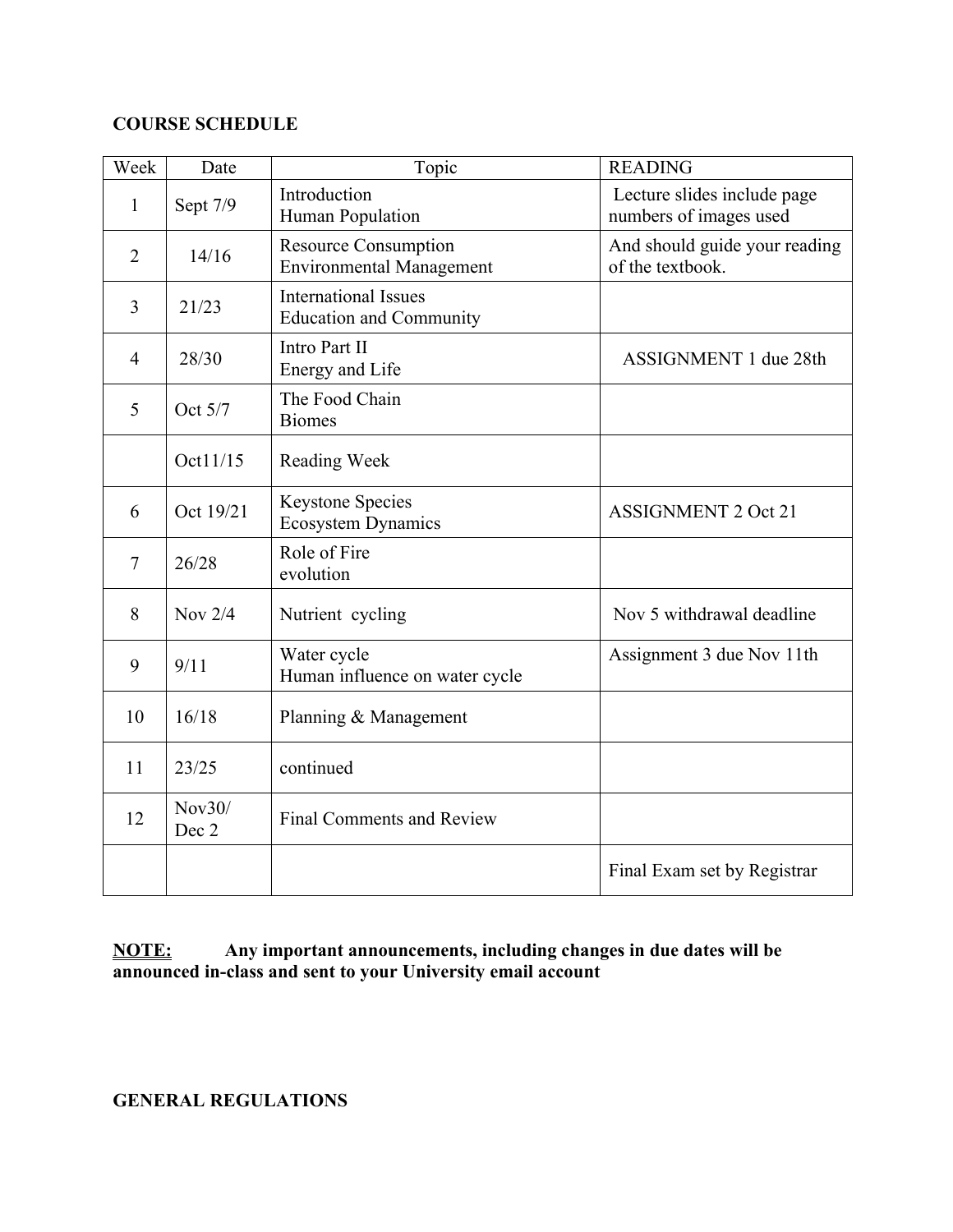# **Course Policies**

- Communications with me should be via email and a response should be given within 12 hours. Use you university email address and send via university email to rhorne@lakeheadu.ca.
- Students are expected to follow the behavioral standards referenced in the Student Code of Conduct - Academic Integrity)

Academic Integrity Statement: I understand and agree that:

(1) Unless otherwise allowed by the course instructor, I must complete the assignments in this course without the assistance of anyone else.

(2) Unless otherwise allowed by the course instructor, I must not access any sources or materials (in print, online, or in any other way) to complete any course exam.

I further understand and agree that, if I violate either of these two rules, or if I provide any false or misleading information about my completion of course assignments or exams, I may be prosecuted under the Lakehead University Student Code of Conduct – Academic Integrity, which requires students to act ethically and with integrity in academic matters and to demonstrate behaviours that support the University's academic values.

# **Copyright**

Students should be aware that all instructional, reference, and administrative materials prepared for this course are protected in their entirety by copyright. Students are expected to comply with this copyright by only accessing and using the course materials for personal educational use related to the course, and that the materials cannot be shared in any way, without the written authorization of the course instructor. If this copyright is infringed in anyway, students may be prosecuted under the Lakehead University Student Code of Conduct – Academic Integrity, which requires students to act ethically and with integrity in academic matters and to demonstrate behaviours that support the University's academic values

• (2) I am not permitted to download, copy, or store (in any medium) any text, image, or sound component of the course materials for any other purpose whatsoever, or to forward or share, transmit, broadcast, show, post or play in public, adapt, or change in any way any text, image, or sound component of the course materials, except as expressly authorized, and only to the extent authorized, in writing, by the course instructor."

# **Regulations**

It is the responsibility of each student registered at Lakehead University to be familiar with, and comply with all the terms, requirements, regulations, policies and conditions in the Lakehead University Academic Calendar. This includes, but is not limited to, Academic Program Requirements, Academic Schedule of Dates, University and Faculty/School Policies and